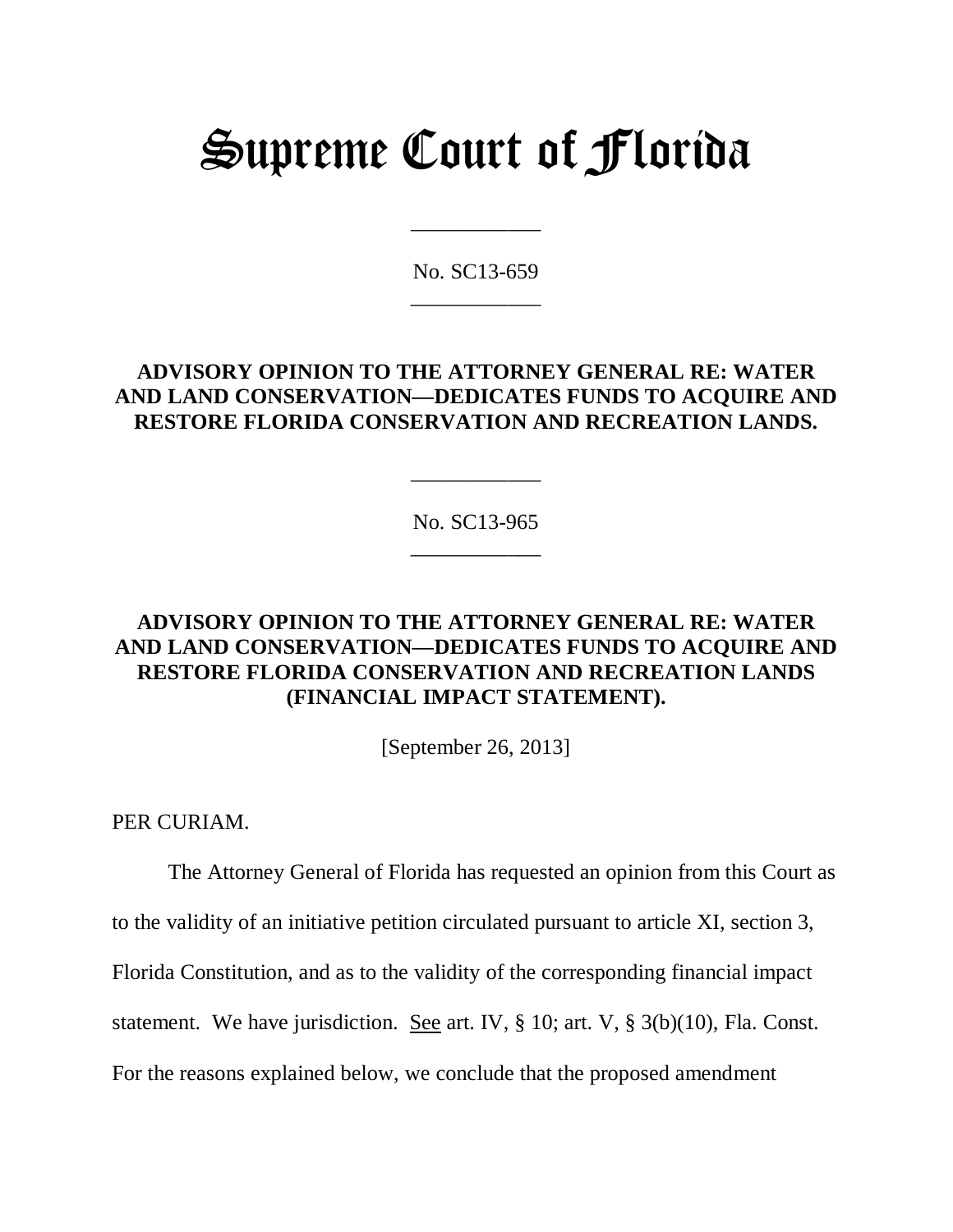complies with the single-subject requirement of article XI, section 3 of the Florida Constitution; the ballot title and summary comply with section 101.161, Florida Statutes (2012); and the financial impact statement complies with section 100.371, Florida Statutes (2012). Accordingly, we approve the proposed amendment and financial impact statement for placement on the ballot.

#### **I. BACKGROUND**

On April 18, 2013, the Attorney General petitioned this Court for an opinion as to the validity of an initiative petition sponsored by Florida's Water and Land Legacy, Inc., and circulated pursuant to article XI, section 3 of the Florida Constitution. The Attorney General requested this Court's opinion as to whether the proposed amendment complies with the single-subject requirement of article XI, section 3, and as to whether the ballot title and summary comply with section 101.161, Florida Statutes (2012). The sponsor has submitted a brief supporting the validity of the initiative petition. No opposing briefs or comments have been submitted to the Court.

The amendment would add a new section 28 to article X of the Florida Constitution. The full text of the proposed amendment states:

SECTION 28. Land Acquisition Trust Fund.—

a) Effective on July 1 of the year following passage of this amendment by the voters, and for a period of 20 years after that effective date, the Land Acquisition Trust Fund shall receive no less than 33 percent of net revenues derived from the existing excise tax on documents, as defined in the statutes in effect on January 1, 2012,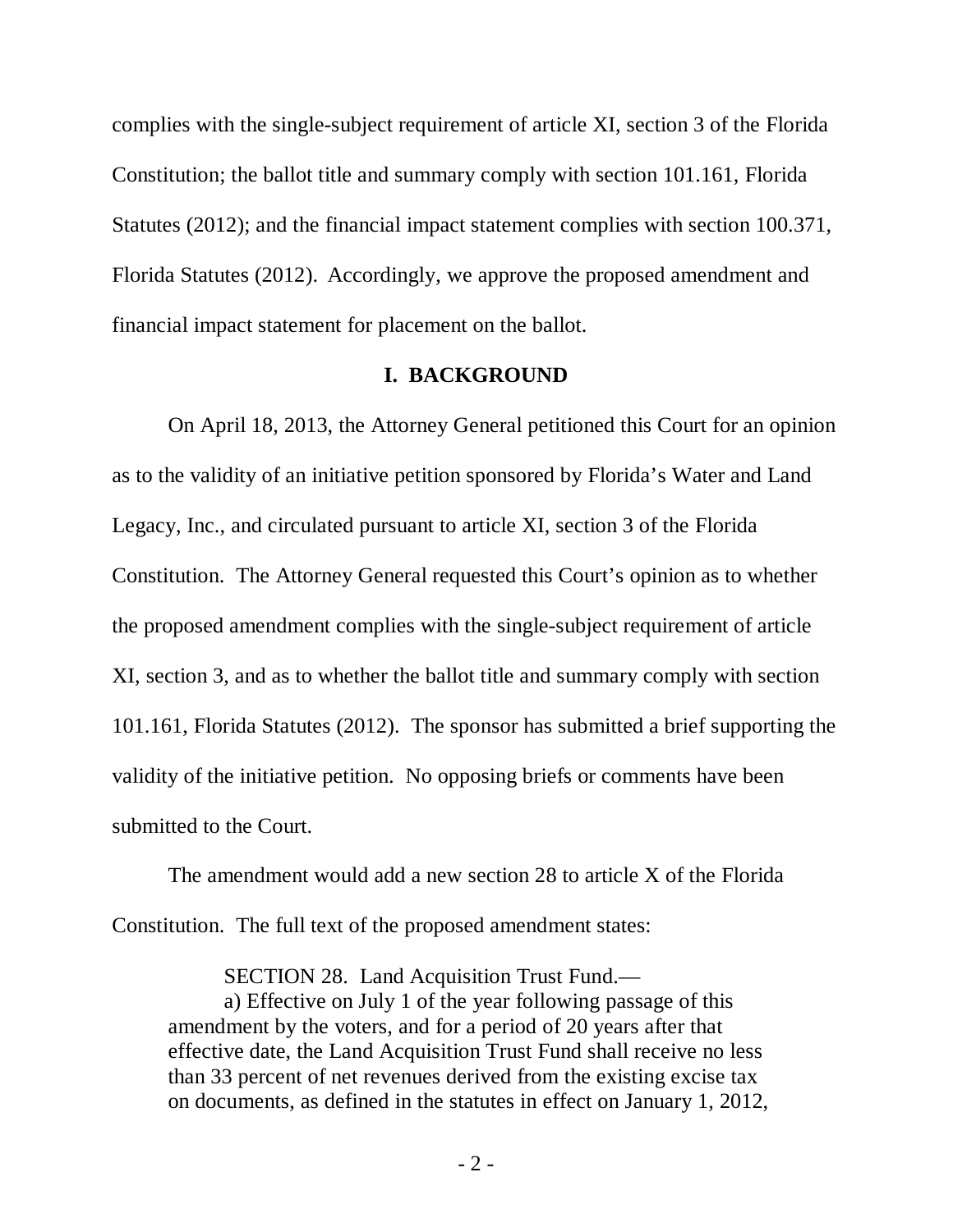as amended from time to time, or any successor or replacement tax, after the Department of Revenue first deducts a service charge to pay the costs of the collection and enforcement of the excise tax on documents.

b) Funds in the Land Acquisition Trust Fund shall be expended only for the following purposes:

1) As provided by law, to finance or refinance: the acquisition and improvement of land, water areas, and related property interests, including conservation easements, and resources for conservation lands including wetlands, forests, and fish and wildlife habitat; wildlife management areas; lands that protect water resources and drinking water sources, including lands protecting the water quality and quantity of rivers, lakes, streams, springsheds, and lands providing recharge for groundwater and aquifer systems; lands in the Everglades Agricultural Area and the Everglades Protection Area, as defined in Article II, Section 7(b); beaches and shores; outdoor recreation lands, including recreational trails, parks, and urban open space; rural landscapes; working farms and ranches; historic or geologic sites; together with management, restoration of natural systems, and the enhancement of public access or recreational enjoyment of conservation lands.

2) To pay the debt service on bonds issued pursuant to Article VII, Section 11(e).

c) The moneys deposited into the Land Acquisition Trust Fund, as defined by the statutes in effect on January 1, 2012, shall not be or become commingled with the General Revenue Fund of the state.

The ballot title for the proposed amendment is "Water and Land

Conservation—Dedicates Funds to Acquire and Restore Florida Conservation and

Recreation Lands." The summary for the proposed amendment states:

Funds the Land Acquisition Trust Fund to acquire, restore, improve, and manage conservation lands including wetlands and forests; fish and wildlife habitat; lands protecting water resources and drinking water sources, including the Everglades, and the water quality of rivers, lakes, and streams; beaches and shores; outdoor recreational lands; working farms and ranches; and historic or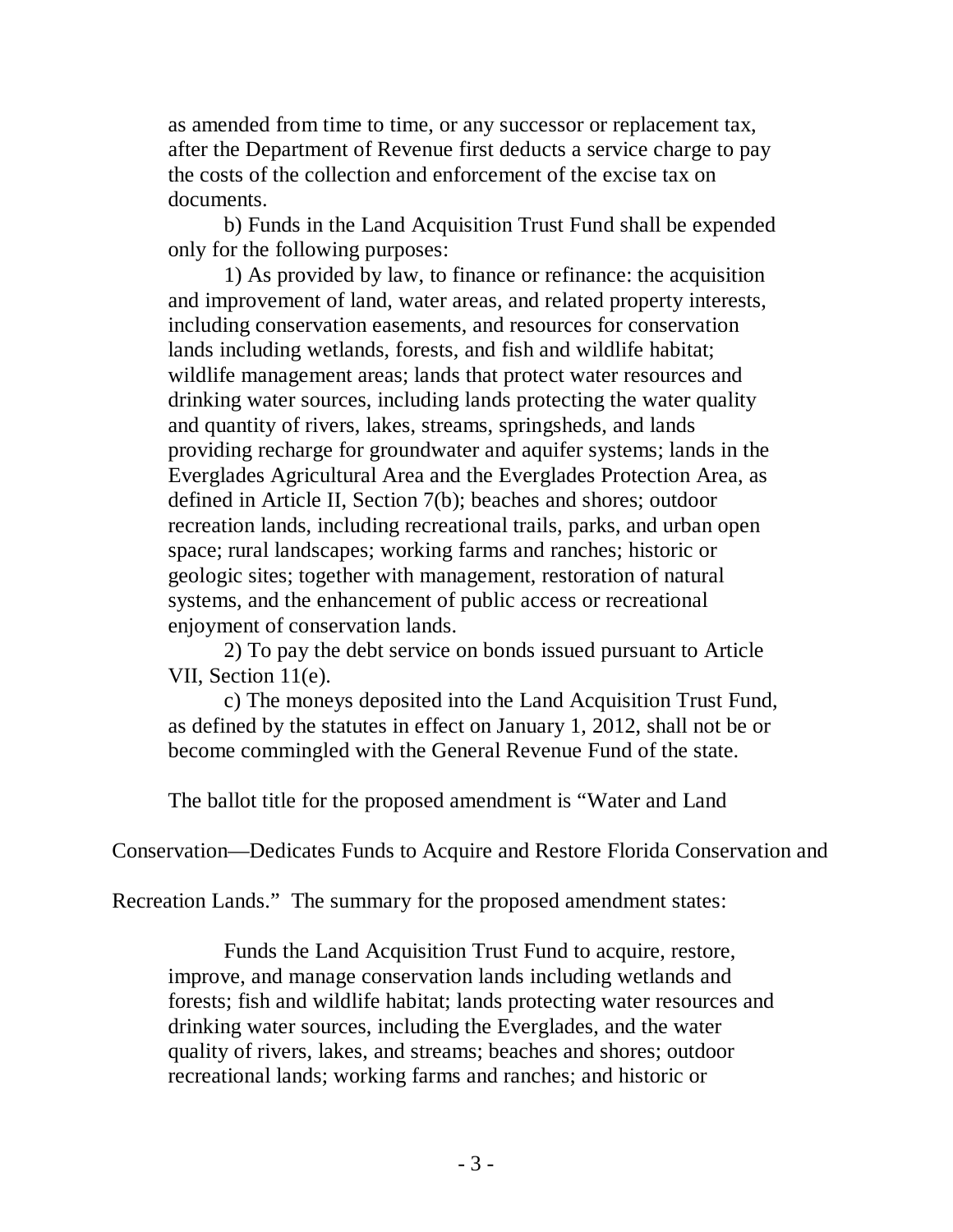geologic sites, by dedicating 33 percent of net revenues from the existing excise tax on documents for 20 years.

In addition, on June 5, 2013, the Attorney General petitioned this Court for an opinion as to whether the financial impact statement accompanying this initiative petition complies with section 100.371, Florida Statutes (2012). The financial impact statement, which was prepared by the Financial Impact Estimating Conference, states:

This amendment does not increase or decrease state revenues. The state revenue restricted to the purposes specified in the amendment is estimated to be \$648 million in Fiscal Year 2015-16 and grows to \$1.268 billion by the twentieth year. Whether this results in any additional state expenditures depends upon future legislative actions and cannot be determined. Similarly, the impact on local government revenues, if any, cannot be determined. No additional local government costs are expected.

No briefs or comments have been submitted in response to the sponsor's argument

that the financial impact statement complies with the statute.

## **II. ANALYSIS**

When this Court renders an advisory opinion concerning a proposed constitutional amendment arising through the citizen initiative process, the Court limits its inquiry to two issues: (1) whether the amendment itself satisfies the single-subject requirement of article XI, section 3, Florida Constitution; and (2) whether the ballot title and summary satisfy the clarity requirements of section 101.161, Florida Statutes. Advisory Op. to the Att'y Gen. re Protect People,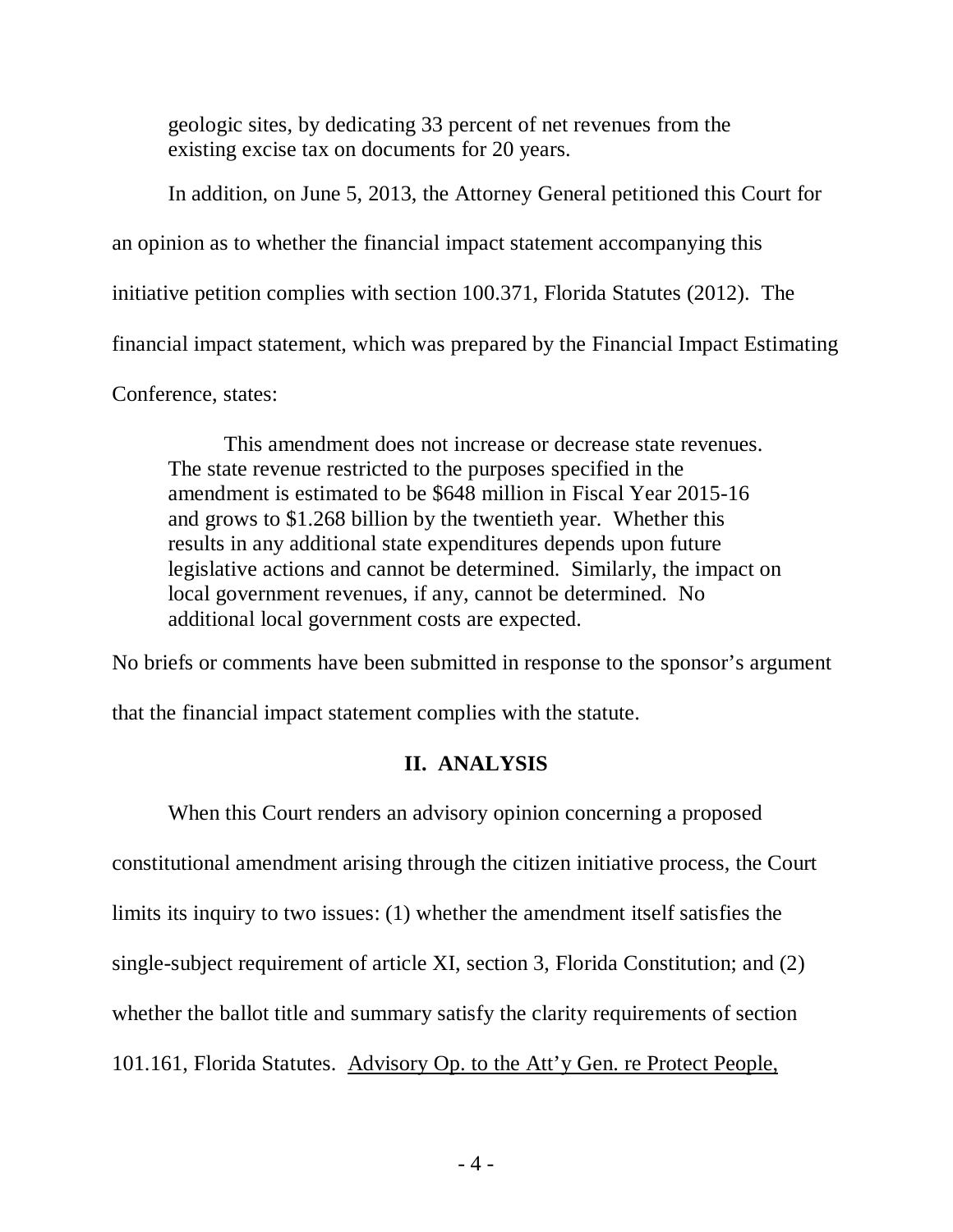Especially Youth, from Addiction, Disease & Other Health Hazards of Using Tobacco, 926 So. 2d 1186, 1190 (Fla. 2006). This Court reviews the corresponding financial impact statement for compliance with section 100.371, Florida Statutes. Id. at 1194.

#### **A. Single-Subject Requirement**

Article XI, section 3, Florida Constitution, sets forth the single-subject requirement for a proposed constitutional amendment arising through the citizen initiative process. The single-subject rule is intended to prevent an amendment from engaging in either of two practices: (a) logrolling; or (b) substantially altering or performing the functions of multiple branches of state government. "A proposed amendment meets this test when it 'may be logically viewed as having a natural relation and connection as component parts or aspects of a single dominant plan or scheme. Unity of object and plan is the universal test.' " Advisory Op. to the Att'y Gen. re Fairness Initiative Requiring Legislative Determination that Sales Tax Exemptions & Exclusions Serve a Public Purpose (Fairness Initiative), 880 So. 2d 630, 634 (Fla. 2004) (quoting Fine v. Firestone, 448 So. 2d 984, 990 (Fla. 1984)).

We conclude that the proposed amendment in this case properly "embrace[s] but one subject." Art. XI, § 3, Fla. Const. The proposed amendment will have only one effect: it will constitutionally establish the proportion of an existing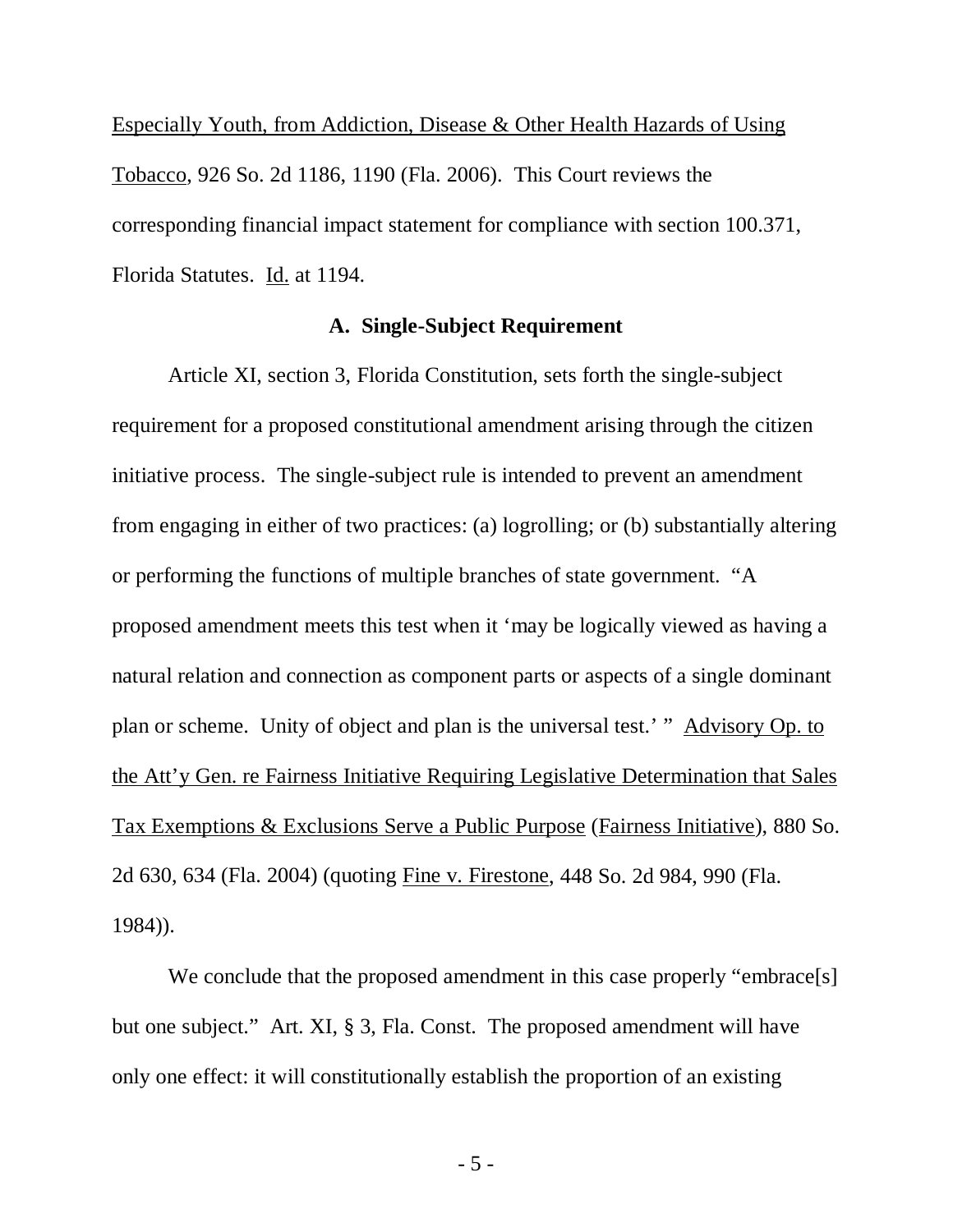revenue stream that is to be dedicated to an existing trust fund. Because the amendment would make a single change—establishing the percentage of documentary tax revenue credited to the Land Acquisition Trust Fund—and does not contain any unrelated provisions, the amendment does not engage in logrolling.

The amendment also satisfies the prohibition against substantially altering or performing the functions of multiple branches of state government. The proposed amendment does not seek to create a new tax or alter the purpose or management of the Land Acquisition Trust Fund. Because it impacts only the legislative function of determining the amount of tax revenue that is credited to the trust fund, the proposed amendment is similar to the amendment approved in Advisory Opinion to the Attorney General re Funding for Criminal Justice (Criminal Justice), 639 So. 2d 972, 973-74 (Fla. 1994), which sought to create a trust funded by sales taxes and is even narrower in scope than the amendment approved in Advisory Opinion to the Attorney General—Fee on the Everglades Sugar Production (Everglades Sugar Production), 681 So. 2d 1124, 1127-28 (Fla. 1996), which proposed to levy a new fee and to direct the use of that new state revenue. As in Criminal Justice and Everglades Sugar Production, the instant amendment addresses "a specific tax designed to produce revenue for which the amendment would allocate uses" and therefore satisfies the single-subject rule. Advisory Op.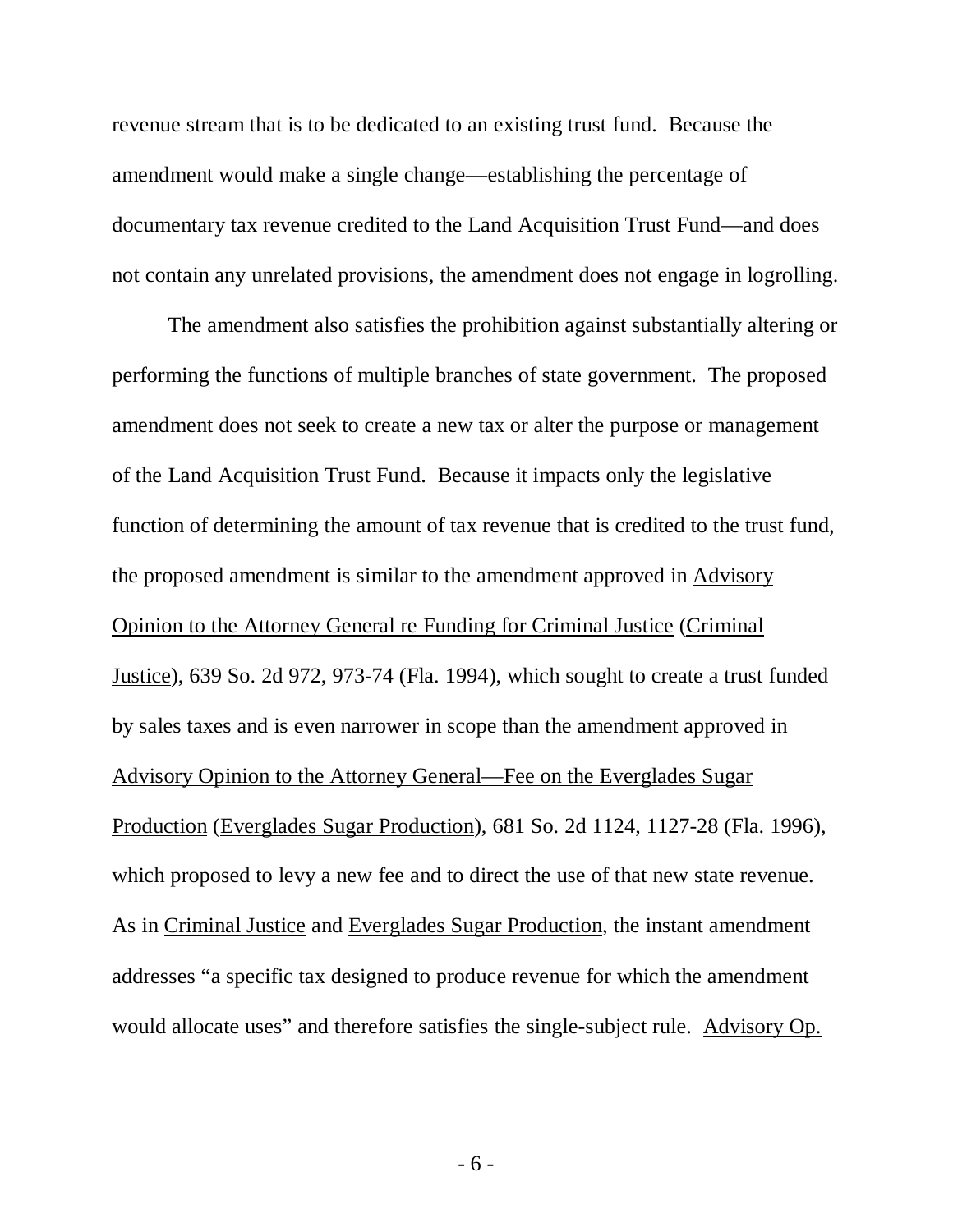to the Att'y Gen. re Requirement for Adequate Pub. Educ. Funding, 703 So. 2d

446, 450 (Fla. 1997).

# **B. Ballot Title and Summary**

Section 101.161(1), Florida Statutes (2012), sets forth the requirements for

the ballot title and summary of a proposed constitutional amendment:

The ballot summary of the amendment or other public measure shall be an explanatory statement, not exceeding 75 words in length, of the chief purpose of the measure . . . . The ballot title shall consist of a caption, not exceeding 15 words in length, by which the measure is commonly referred to or spoken of.

When reviewing the validity of a ballot title and summary under section

101.161(1), the Court asks two questions:

First, the Court asks whether "the ballot title and summary . . . fairly inform the voter of the chief purpose of the amendment." Right to Treatment and Rehabilitation for Non-Violent Drug Offenses, 818 So. 2d [491, 497 (Fla. 2002)]. Second, the Court asks "whether the language of the title and summary, as written, misleads the public." Advisory Op. to Att'y Gen. re Right of Citizens to Choose Health Care Providers, 705 So. 2d 563, 566 (Fla. 1998).

Fairness Initiative, 880 So. 2d at 635-36. "[I]t is not necessary to explain every

ramification of a proposed amendment, only the chief purpose." Advisory Op. to

the Att'y Gen. re Additional Homestead Tax Exemption, 880 So. 2d 646, 651 (Fla.

2004) (quoting Carroll v. Firestone, 497 So. 2d 1204, 1206 (Fla. 1986)).

In this case, the ballot title and summary comply with the respective word

limitations and fairly inform the voters of the chief purpose of the proposed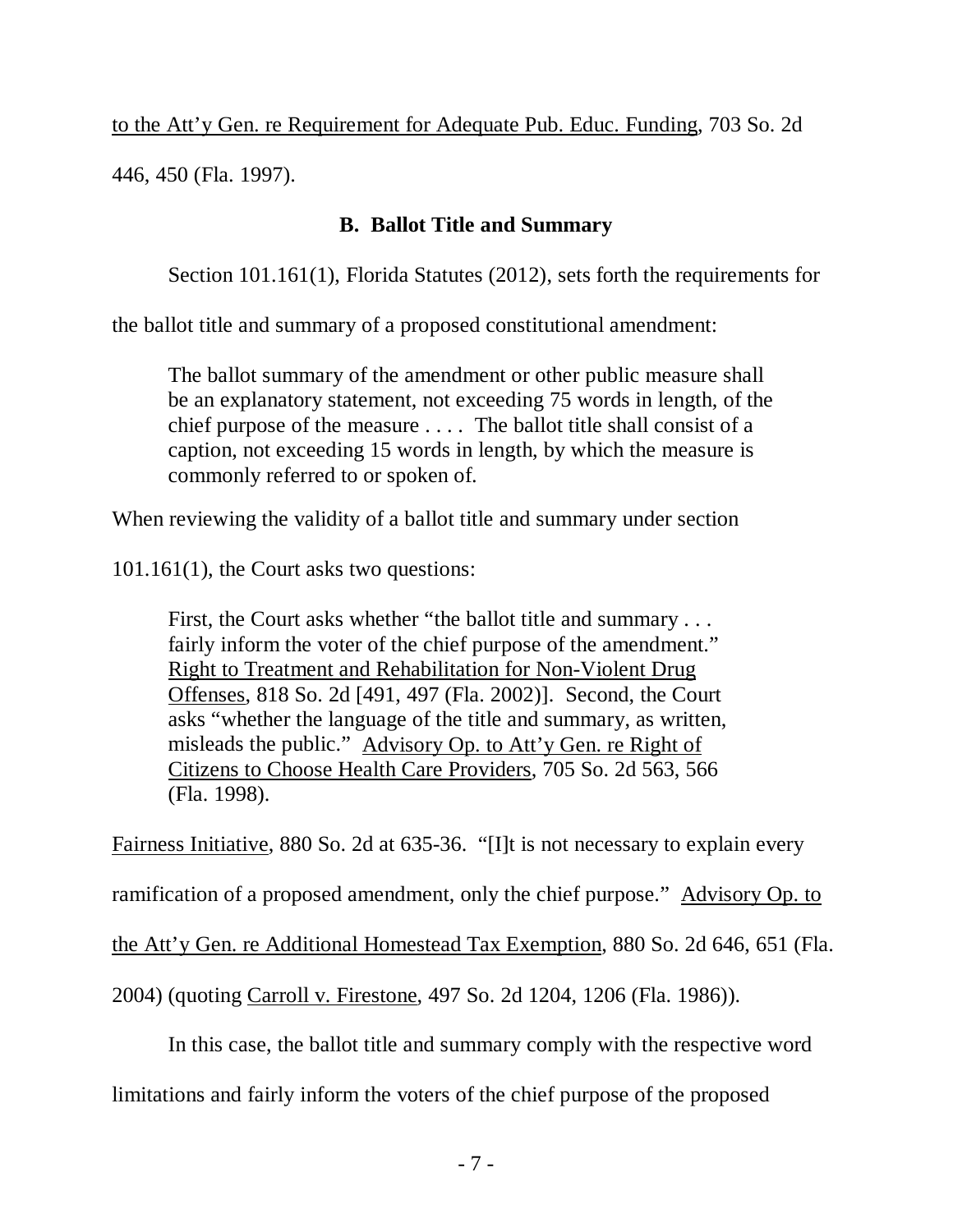amendment. Both the title and summary state that the proposed amendment will dedicate documentary tax revenue to the Land Acquisition Trust Fund. The title includes the language "Dedicates Funds to Acquire and Restore Florida Conservation and Recreation Lands," and the summary begins with the clause "Funds the Land Acquisition Trust Fund," describes the uses of the Fund, and explains that the funds will be obtained "by dedicating 33 percent of net revenues from the existing excise tax on documents for 20 years." The title and summary are straightforward and accurate.

### **C. Financial Impact Statement**

Article XI, section 5(c), Florida Constitution, directs that "[t]he legislature shall provide by general law, prior to the holding of an election pursuant to this section, for the provision of a statement to the public regarding the probable financial impact of any amendment proposed by initiative pursuant to section 3." Section 100.371(5)(a), Florida Statutes (2012), requires that this financial impact statement address the estimated increase or decrease in any revenues or costs to the state or local governments resulting from the proposed initiative, and section 100.371(5)(c)2 requires that the statement be clear and unambiguous and consist of no more than seventy-five words.

This Court's review of financial impact statements is narrow. The Court has "limited itself only to address whether the statement is clear, unambiguous,

- 8 -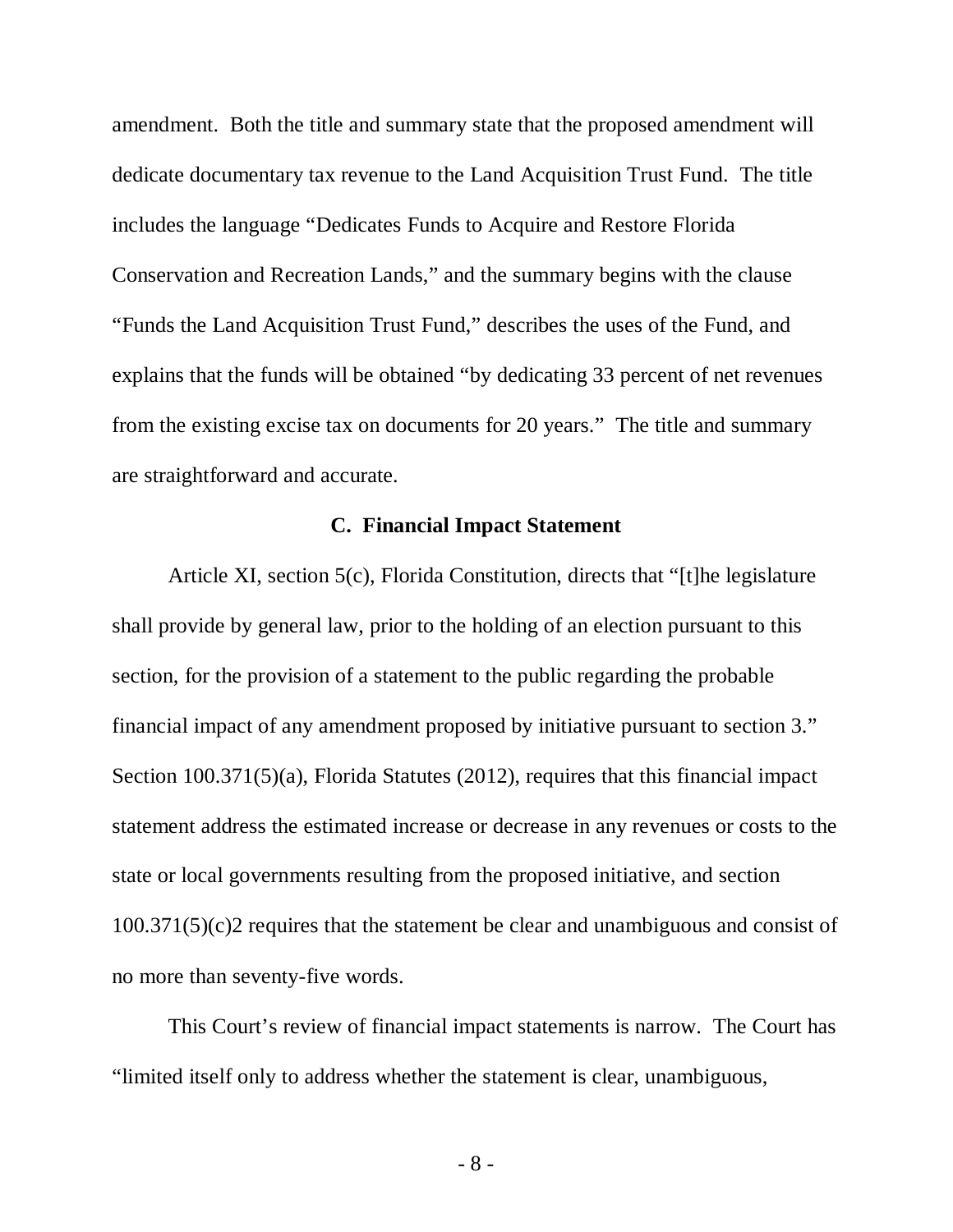consists of no more than seventy-five words, and is limited to address the estimated increase or decrease in any revenues or costs to the state or local governments." Advisory Op. to the Att'y Gen. re Referenda Required for Adoption & Amend. of Local Gov't Comprehensive Land Use Plans, 963 So. 2d 210, 214 (Fla. 2007). The instant financial impact statement satisfies these requirements.

The financial impact statement is exactly seventy-five words and limited to the subject of the estimated increase or decrease in revenues or costs to the state or local governments. It plainly states that the proposed amendment will not increase or decrease state revenues and estimates the amount of documentary tax revenues that will be dedicated to the Land Acquisition Trust Fund as a result of the proposed amendment. As for costs, the financial impact statement explains—again in plain language—that the Financial Estimating Conference cannot predict how the Legislature will choose to spend or save the documentary tax revenue allocated to the Land Acquisition Trust Fund. See Advisory Op. to the Att'y Gen. re Fla. Growth Mgmt. Initiative Giving Citizens the Right to Decide Local Growth Mgmt. Plan Changes, 2 So. 3d 118, 124 (Fla. 2008) ("Overall, the financial impact statement is necessarily indefinite but not unclear or ambiguous."). Accordingly, the financial impact statement complies with section 100.371(5), Florida Statutes (2012).